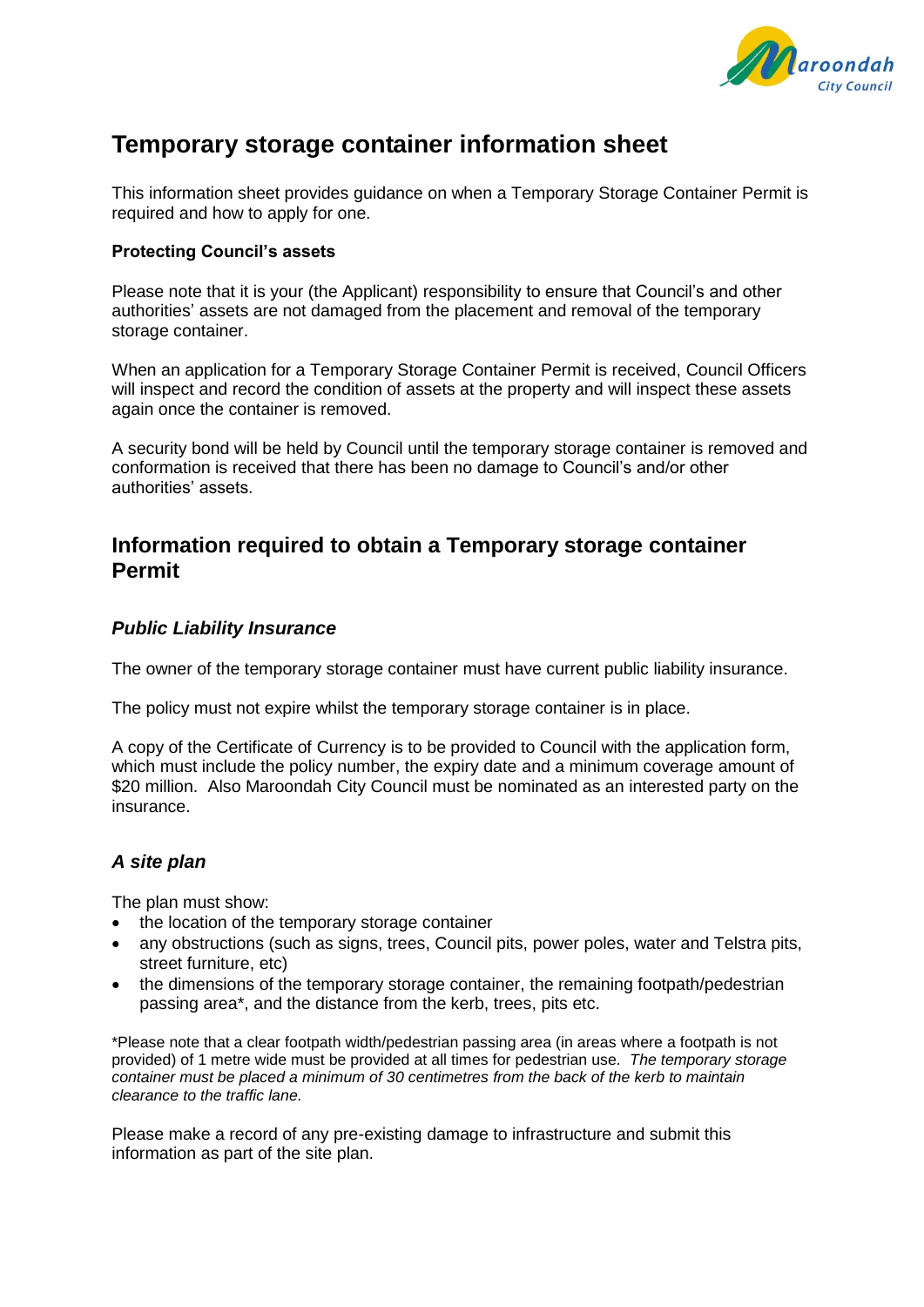An example of a site plan is shown in Figure 1 below.



### *Neighbour's consent*

Neighbouring (property owner and tenant if rental) consent is required if the temporary storage container is to be placed out front of another person's property. A written copy of this consent with contact details must be included with your site plan.

## **How much does a Temporary Storage Container Permit cost?**

A Temporary Storage Container Permit will cost \$955 and consists of:

- a \$455 non-refundable Temporary storage container Permit Fee
- a \$500 refundable Security Bond.

The fee covers the administrative costs of the permit system and allows for three inspections by Officers.

If the temporary storage container application is approved, an invoice for permit fees will be issued. The Permit will not be issued until all permit fees, including the security bond, are paid in full.

The permit will be valid for a maximum of five days from the dates listed on the permit, unless specific written approval is provided when the permit is issued.

### **What constitutes damage caused by a temporary storage container?**

Examples of typical damage includes:

• cracked or broken footpath panels